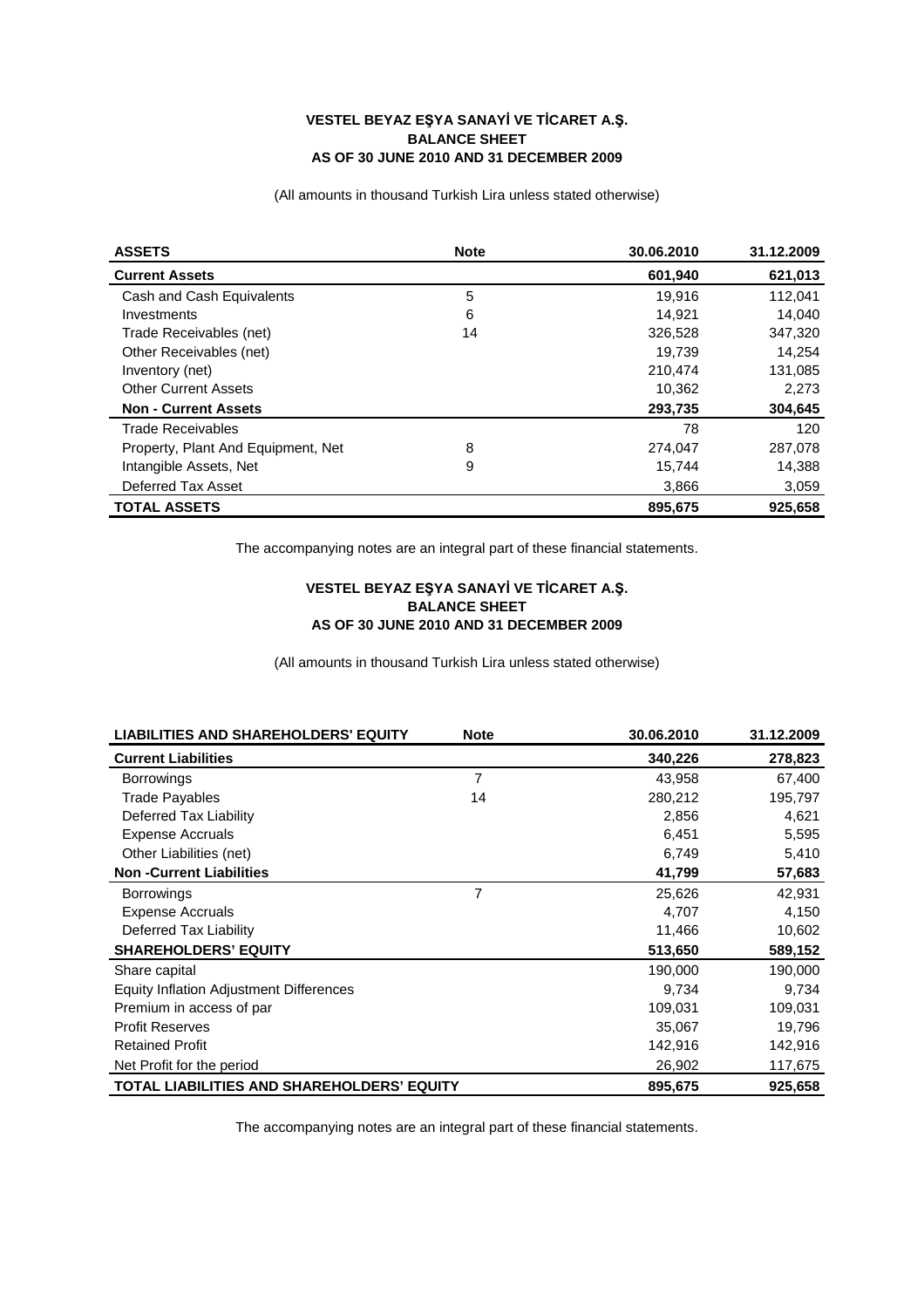## **VESTEL BEYAZ EYA SANAY**İ **VE T**İ**CARET A.. INCOME STATEMENT FOR THE SIX MONTH PERIOD ENDED 30 JUNE 2010**

(All amounts in thousand Turkish Lira unless stated otherwise)

|                                          |             | $01.01 -$  | $01.01 -$  |
|------------------------------------------|-------------|------------|------------|
|                                          | <b>Note</b> | 30.06.2010 | 30.06.2009 |
|                                          |             |            |            |
| <b>BASIC OPERATING INCOME</b>            |             |            |            |
| Sales (net)                              | 4           | 635,622    | 609,201    |
| Cost of Sales (-)                        |             | (577,083)  | (511, 594) |
| <b>GROSS PROFIT</b>                      |             | 58,539     | 97,607     |
| Marketing and selling expenses           |             | (12, 330)  | (12, 533)  |
| General and administrative expenses      |             | (8, 104)   | (7, 420)   |
| Research and development expenses        |             | (7, 176)   | (3,953)    |
| Other operating income                   |             | 1,357      | 4,649      |
| Other operating expense                  |             | (2,930)    | (4, 353)   |
| <b>OPERATING PROFIT</b>                  |             | 29,356     | 73,998     |
| Financing Income                         | 11          | 59,168     | 53,651     |
| <b>Financing Expenses</b>                | 12          | (56,020)   | (70, 373)  |
| <b>PROFIT BEFORE TAX</b>                 |             | 32,504     | 57,276     |
| Tax on income from continuing operations |             |            |            |
| Tax charge for the period                |             | (5, 545)   | (12, 292)  |
| Deferred tax income                      |             | (57)       | 2,807      |
| <b>NET INCOME FOR THE PERIOD</b>         |             | 26,902     | 47,791     |
| <b>EARNINGS PER SHARE (TL)</b>           | 13          | 0.14       | 0.25       |

The accompanying notes are an integral part of these financial statements.